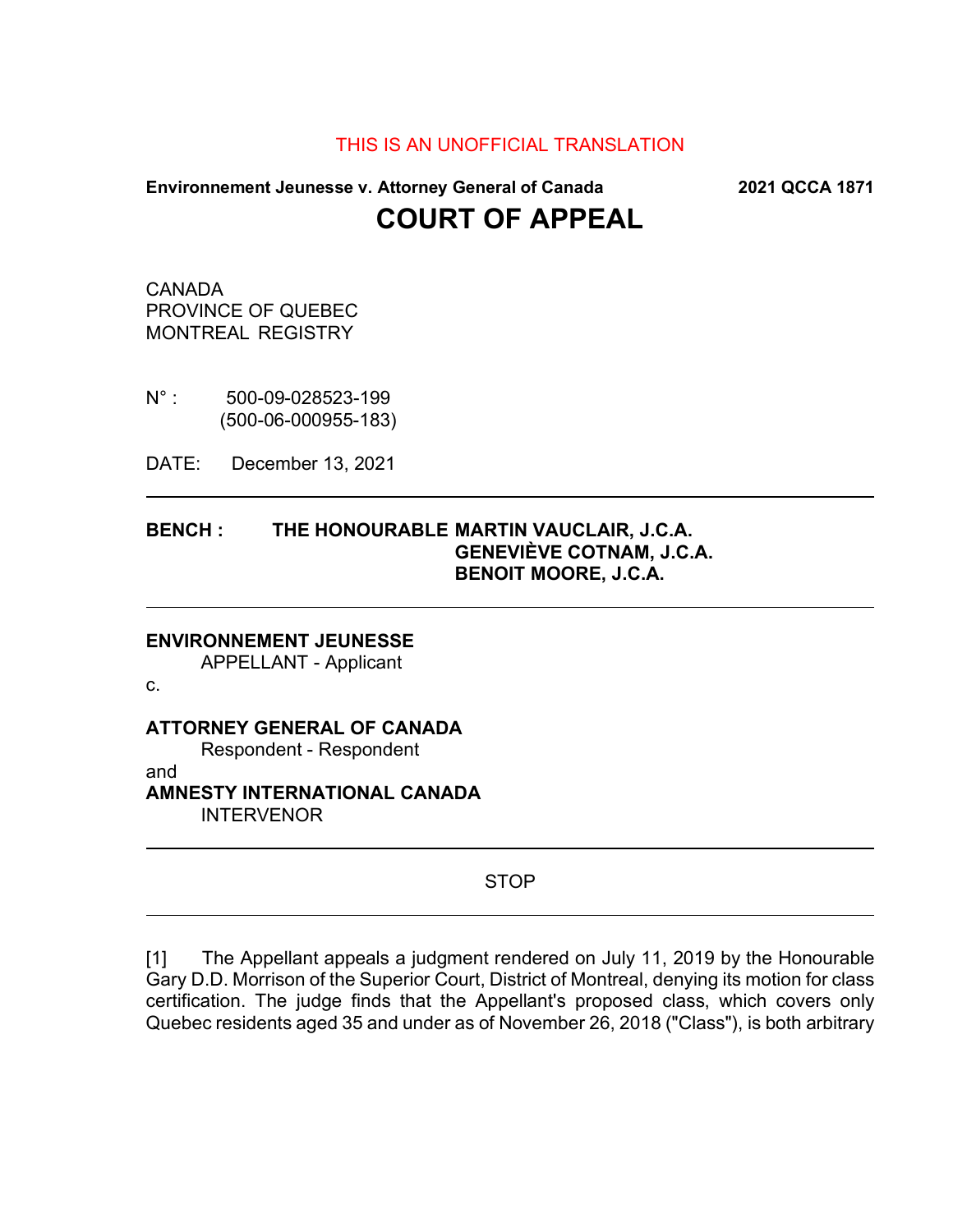and inappropriate<sup>1</sup>. He therefore refuses to authorize the class action on this ground alone.

[2] No one can deny the importance of the global warming debate and the fact that one of the solutions is to manage greenhouse gases ("GHGs")<sup>2</sup>. The appeal, however, is whether the dispute, as initiated by the Appellant, is a matter for the courts, or whether it is rather a highly political matter for the government<sup>3</sup>.

## **THE CONTEXT**

[3] The Appellant is a non-profit organization created in 1979. Its mission is to educate Quebec youth on environmental issues. Climate change is at the heart of its concerns.

[4] The Appellant therefore seeks to be appointed as the representative of the Class to bring a class action against the Respondent in its capacity as representative of the Government of Canada ("State").

[5] Without repeating all of the allegations in the application, the Appellant accuses the State of gross negligence and inaction in its response to the serious dangers posed by climate change. Its claim is based largely on excerpts from publications of Canadian government agencies, particularly Health Canada. The Appellant argues that climate change is affecting the health of Canadians. It alleges that Canada alone generates 1.6% of the world's greenhouse gases while its population represents only 0.5% of the world's population. According to the Appellant, Canada has made four commitments to limit its GHG emissions without ever meeting the targets set. The Appellant asserts that Canada is failing to adopt adequate GHG reduction targets and that the few measures that have been put in place do not offer any hope of curbing global warming.

[6] Global warming is attributable to human activity, hence the importance of controlling GHG emissions. After listing the main risks associated with the increase in the earth's temperature, the Appellant added that the government is perfectly aware of the potential stakes on the health and well-being of its population. It then summarized the various commitments made by Canada at the international level to reduce GHG emissions, which have never been respected.

 <sup>1</sup> *ENvironnement JEUnesse v. Attorney General of Canada*, 2019 QCCS 2885 [judgment appealed from].

<sup>2</sup> *References to the Greenhouse Gas Pollution Pricing Act*, 202 1SCC 11, s.2.

<sup>3</sup> *Canada (Auditor General) v. Canada (Minister of Energy, Mines and Resources)*, [1989] 2 S.C.R. 49, at 91.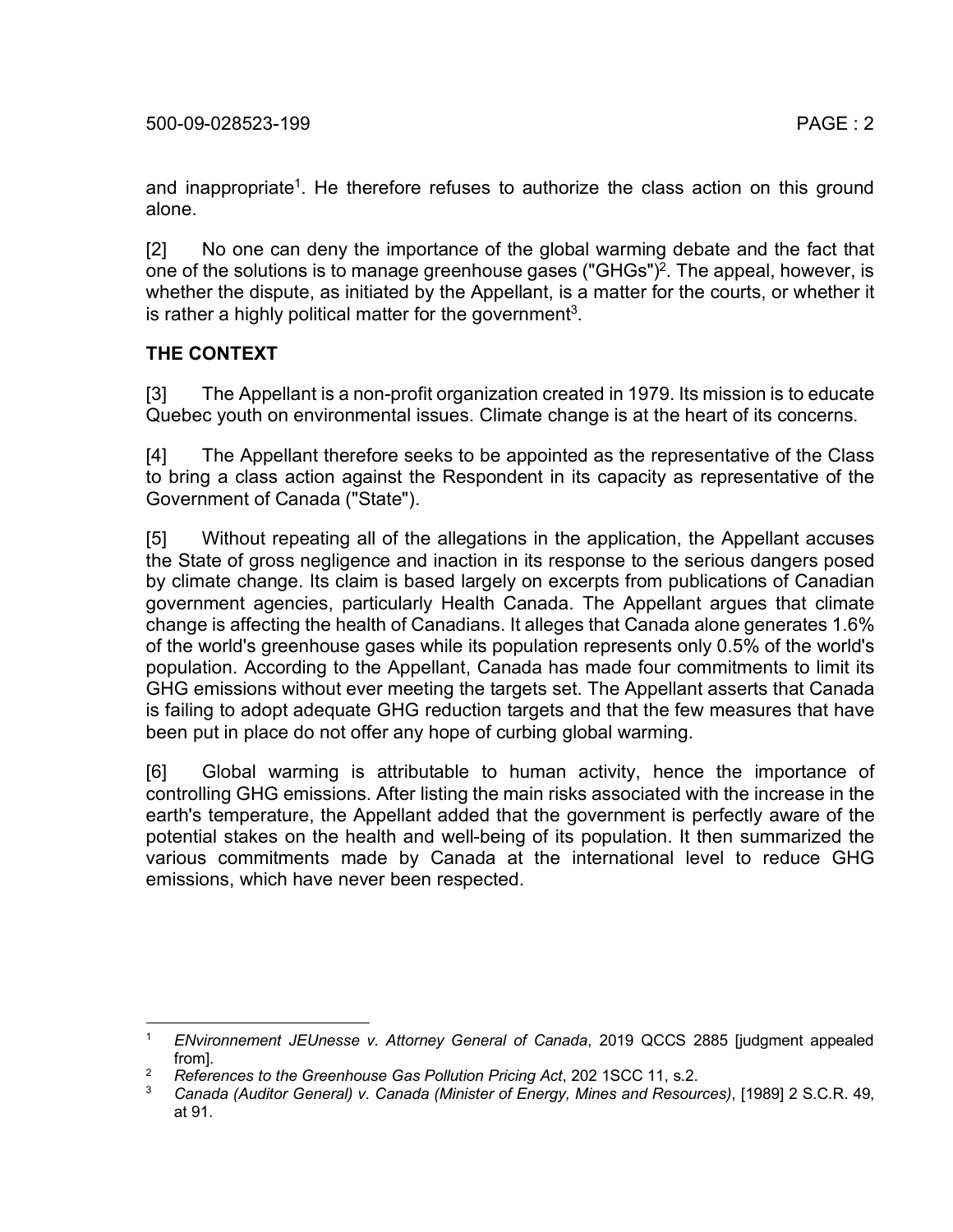2.76 Thus, while recognizing the urgency of the situation and its clear duty to act, Canada persists in its failure to reduce or even control its GHG emissions.

2.77 Worse, Canada has adopted reduction targets that, even if achieved, will contribute to increases in GHGs beyond levels that the government itself has deemed critical to the protection of the lives and safety of future generations. Such behaviour constitutes intentional misconduct committed in bad faith.

[8] The proposed remedy seeks to:

[...obtain a declaration that the government has failed to meet its obligations under the *Canadian Charter of Rights and Freedoms* ("*Canadian Charter"*) and the *Charter of Human Rights and Freedoms* ("*Quebec Charter"*) ("the Charters") to protect the fundamental rights of its citizens.

[9] In summary, the Appellant accuses the State of bad faith and adds that its inaction amounts to both a civil fault and a violation of the fundamental rights of the members of the Class. It alleges that the State is violating (1) their right to life, (2) their right to a healthy environment that respects biodiversity, as guaranteed by section 46.1 of the *Charter of Human Rights and Freedoms* ("*Quebec Charter*"), and (3) their right to equality, since the younger generations will have to bear a greater economic and social burden than their elders.

[10] By way of remedy, the Appellant does not seek compensatory damages, but seeks cessation of the violation and punitive damages of \$100 per member. Recognizing that the distribution of such sums would be impractical, it suggests that the Tribunal instead order "the implementation of a remedial measure to curb global warming" without further specification.

[11] The State contests the application for leave. It considers that the class action is neither an appropriate nor an effective remedy to obtain the remedies sought by the Appellant. An individual action would possibly achieve the same ends. Moreover, the dispute as it stands raises issues that are not within the authority of the courts. The decision of the State to adopt certain measures or to legislate in certain matters is a matter of legislative power and is not subject to judicial review. The proposed class action is therefore not justiciable and should not be permitted.

## **THE TRIAL JUDGMENT**

[12] After recalling the legal framework applicable to the authorization of a class action, the trial judge briefly examined the arguments raised by the Respondent.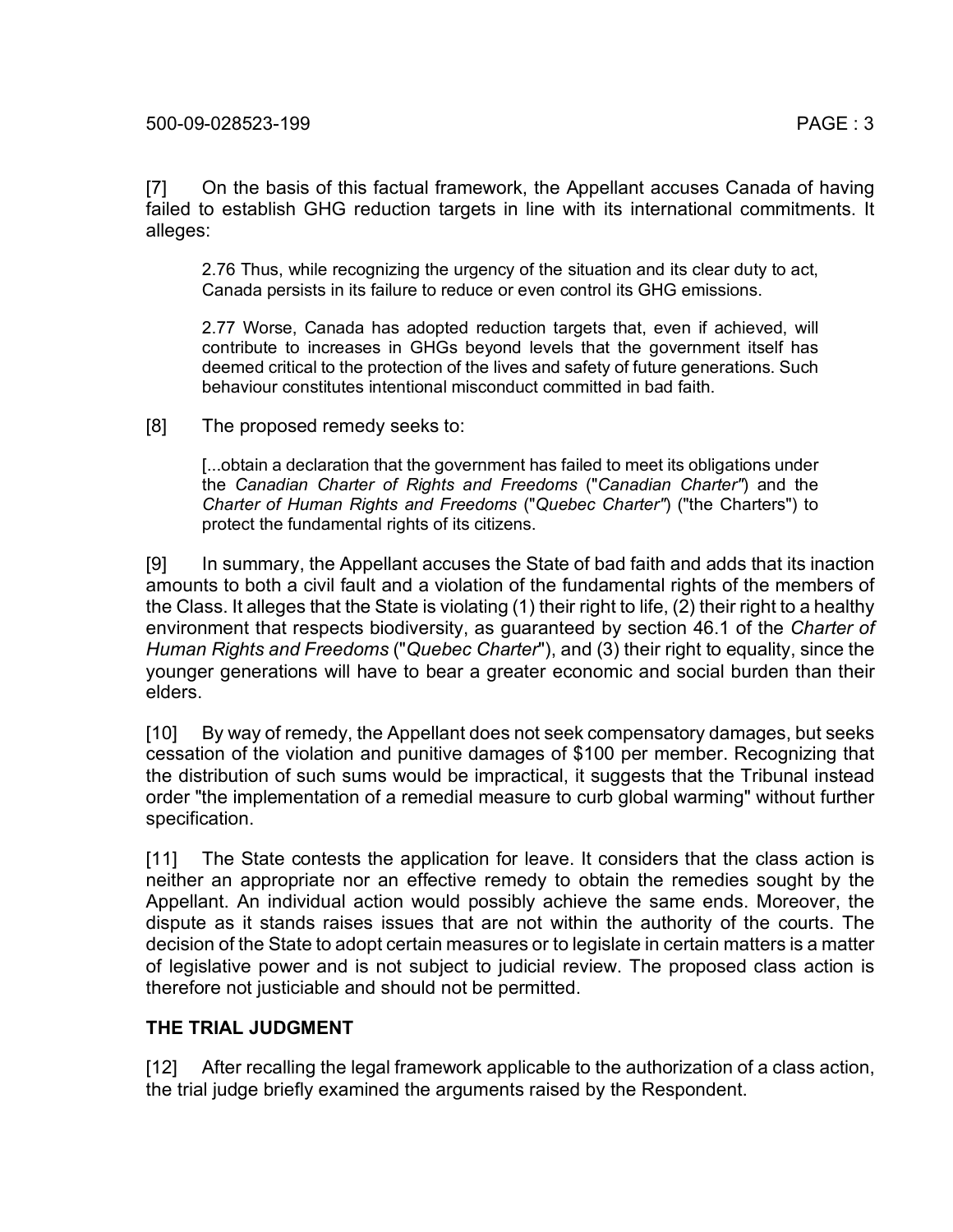[13] He first looks at the nature of the action taken. He notes that the application is declaratory in nature, since it seeks to have the violation of the rights of the members of the Group recognized, and also "injunctive and dissuasive" in nature, since it seeks to put an end to the violation and to obtain punitive damages or an order in lieu thereof.

[14] He considered, without much conviction, that the claim can, at this preliminary stage, be considered justiciable. Although the courts should not intervene to review the exercise of the legislative power of the state, they remain competent when the claim alleges that an action or, in this case, an inaction by the state violates the rights guaranteed by the *Canadian*<sup>4</sup> *Charter*.

[15] Relying on the *Crown Liability and Proceedings Act,*<sup>5</sup> the judge added that a claim based on the *Quebec6 Charter* was also justiciable and could give rise to punitive damages in the circumstances.

[16] Without specifically addressing all of the criteria set out in article 575 *C.C.P.* the judge rejected the application for authorization, considering that the proposed group was both arbitrary and not rational. According to the judge, there is no justification, given the criticisms made of the Respondent, for limiting the group strictly to Quebec residents under 35 years of age and excluding other residents of the province, who will also be affected by the potential impact of climate change. The alleged facts do not explain the rationale for setting an age limit of 35 rather than, for example, 25 or 60. The judge added that the proposed class could not include minors since they- were not of legal age to exercise their full civil rights and there was no authority for the Appellant to represent them. Exercising his discretion, the judge concluded that it was impossible to define a "group that could balance efficiency and fairness in an objective and rational manner". On balance, given the conclusions sought, the class action vehicle is unnecessary here.

## **THE MEANS OF APPEAL**

[17] The Appellant submits three grounds of appeal: the judge erred (1) in finding that the class description was a bar to certification of the class action, (2) in finding that the certification application was unnecessary, and (3) in failing to rule on the other criteria for certification.

[18] In addition to challenging these grounds of appeal, the Respondent argues that the judge erred in his analysis of the justiciability of the action.

[19] The Respondent submits that the Appellant has not shown an appearance of right under article 575(2) *C.C.P., because (1) the action is not justiciable, (2) the government* 

 <sup>4</sup> *Canadian Charter of Rights and Freedoms*, Part I of the *Constitution Act, 1982*, being Schedule B to the *Canada Act 1982* (U.K.), 1982, c. 11 [*Canadian Charter*].

<sup>5</sup> *Crown Liability and Proceedings Act*, R.S.C. (1985, c. C-50).

<sup>6</sup> *Charter of Human Rights and Freedoms*, RLRQ, c. C-12 [*Quebec Charter*].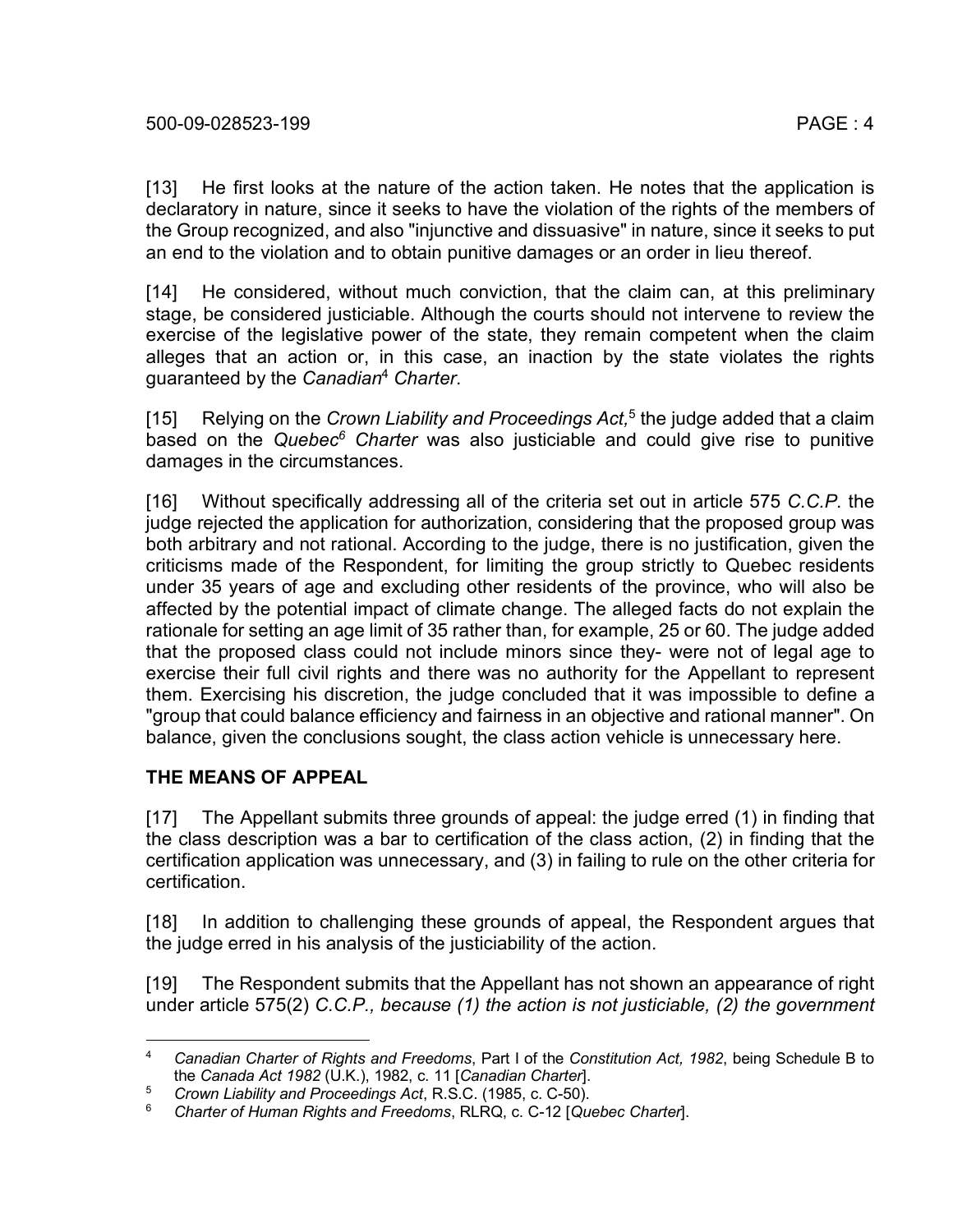*cannot be sued for its failure to legislate and (3) the facts alleged are hypothetical.*  because (1) the action is not justiciable, (2) the government cannot be sued because of its failure to legislate and (3) the facts alleged are hypothetical. He added that the claim based on sections 7 and 15 of the *Canadian Charter* is clearly ill-founded since these sections do not impose a positive obligation on the State to legislate in order to protect the guaranteed rights, but only to respect them in the exercise of legislative and executive power. In his view, the *Quebec Charter* cannot serve as a basis for the Appellant's action either, since the cause of action invoked by the Appellant does not allow for the special regime provided for in the *Crown Liability and Proceedings Act*7. The latter subjects the federal government to the civil law only when the action concerns the act of property in its custody or the fault of one of its employees.

[20] The Respondent also alleges that the declaratory judgment is premature because there is no reason to believe that the facts alleged in the application for leave will come to pass, especially in a context where the harm alleged could occur even if Canada were to comply fully with its international obligations, since the solution to climate issues depends on the commitment of all countries.

[21] Thus, the Respondent challenges the admissibility of the class action and the core of its arguments rests on the justiciability of the action. For the reasons that follow, this question determines the fate of the appeal, since it is preponderant. It is not necessary to dwell on all of the grounds invoked

## **ANALYSIS**

[22] The trial judge addressed and rejected the challenge to the justiciability of the action. Although not specifically discussed under article 575 (2) *C.C.P.*, this paragraph requires that the facts alleged in the application for leave support the conclusions sought. This presupposes that the action is justiciable. This is the understanding of the Respondent, who argues that the lack of justiciability makes the class action in this case untenable. That being said, it is true that in his judgment, with its peculiar structure, the judge did not proceed with a systematic examination of the criteria of article 575 *C.C.P. 8,* and treated the criteria of article 575 as a whole and dealt with all the causes of action invoked by the Appellant in a single block. In its application for leave, the Appellant insists on the urgency of acting to avoid the irreversible consequences of global warming on the planet and its inhabitants. No one questions this observation. It further asserts that the government's inaction in this matter infringes on "the rights of all Canadians, but particularly those of young people, who will have to live and survive with the consequences of the negligence of previous generations.<sup>9</sup>

 $^{7}$  (1985), c. C-50.

<sup>8</sup> *Fortier v. Meubles Léon ltée*, 2014 QCCA 195, para. 66 (references omitted).

Application for authorization to bring a class action and to be designated as a representative, November 26, 2018.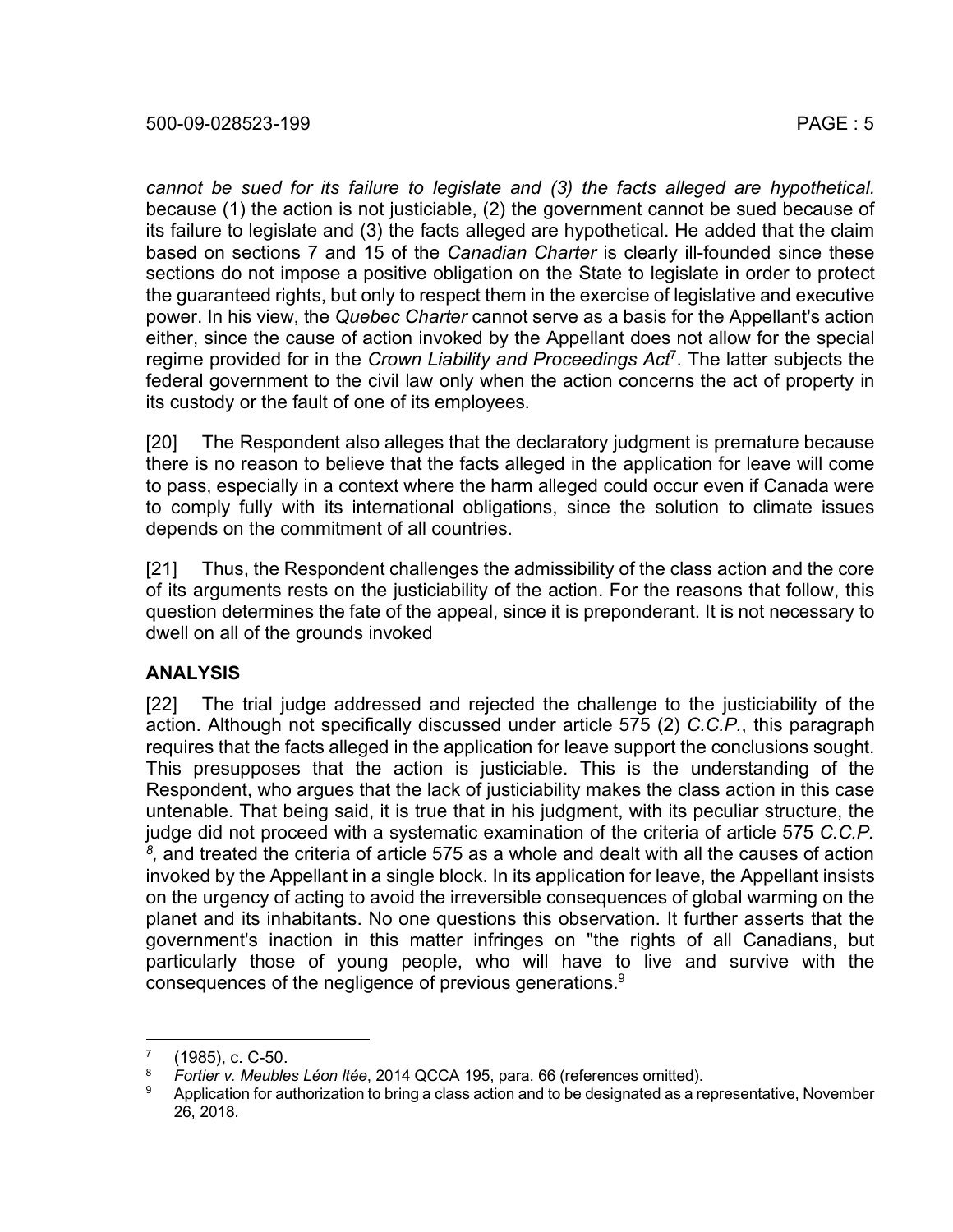[23] As mentioned, the Appellant is not seeking any compensatory damages, but is claiming, as an appropriate remedy under section 24 (1) of the *Canadian Charter* and 49 of the *Quebec Charter, the* following

DECLARE that the Government of Canada, by adopting dangerous greenhouse gas reduction targets and failing to put in place the measures necessary to limit global warming to 1.5, is violating :

- The right of group members to life, integrity and security, as protected by the Canadian Charter and the Quebec Charter
- The right of group members to a healthy environment respectful of biodiversity protected by the Quebec Charter
- Treats group members in a discriminatory manner, thereby violating their right to exercise their rights in full equality as protected by the Canadian and Quebec Charters

DECLARE that the failure of the Government of Canada to adopt dangerous greenhouse gas reduction targets and to put in place the measures necessary to limit global warming to 1.5 violates the fundamental rights of these people;

ORDER the cessation of these violations;

ORDER the Government of Canada to pay the sum of \$100 to each member as punitive damages;

DECLARE that distribution of the monies would be impractical or too onerous and, therefore, ORDER that a remedial measure be implemented to help curb global warming;

ORDER any other remedy that the Court deems appropriate to impose on the government to ensure respect for the fundamental rights of class members;

## **Justiciability of the proposed class action**

[24] The principle of separation of powers between the legislative, executive and judicial branches is intrinsic to the Canadian constitutional system. Some issues, because of their complexity, cannot be adequately dealt with by judicial orders. According to the Supreme Court, "All three branches have distinct institutional capacities and play critical and complementary roles in our constitutional democracy. However, each branch will be unable to fulfill its role if it is unduly interfered with by the others.<sup>10</sup>

[25] In the absence of a statute, constitutional review of government inaction by the courts is highly problematic. The point is not to find that a person or group is excluded

 <sup>10</sup> *Ontario v. Criminal Lawyers' Association of Ontario*, 2013 SCC 43, para. 29.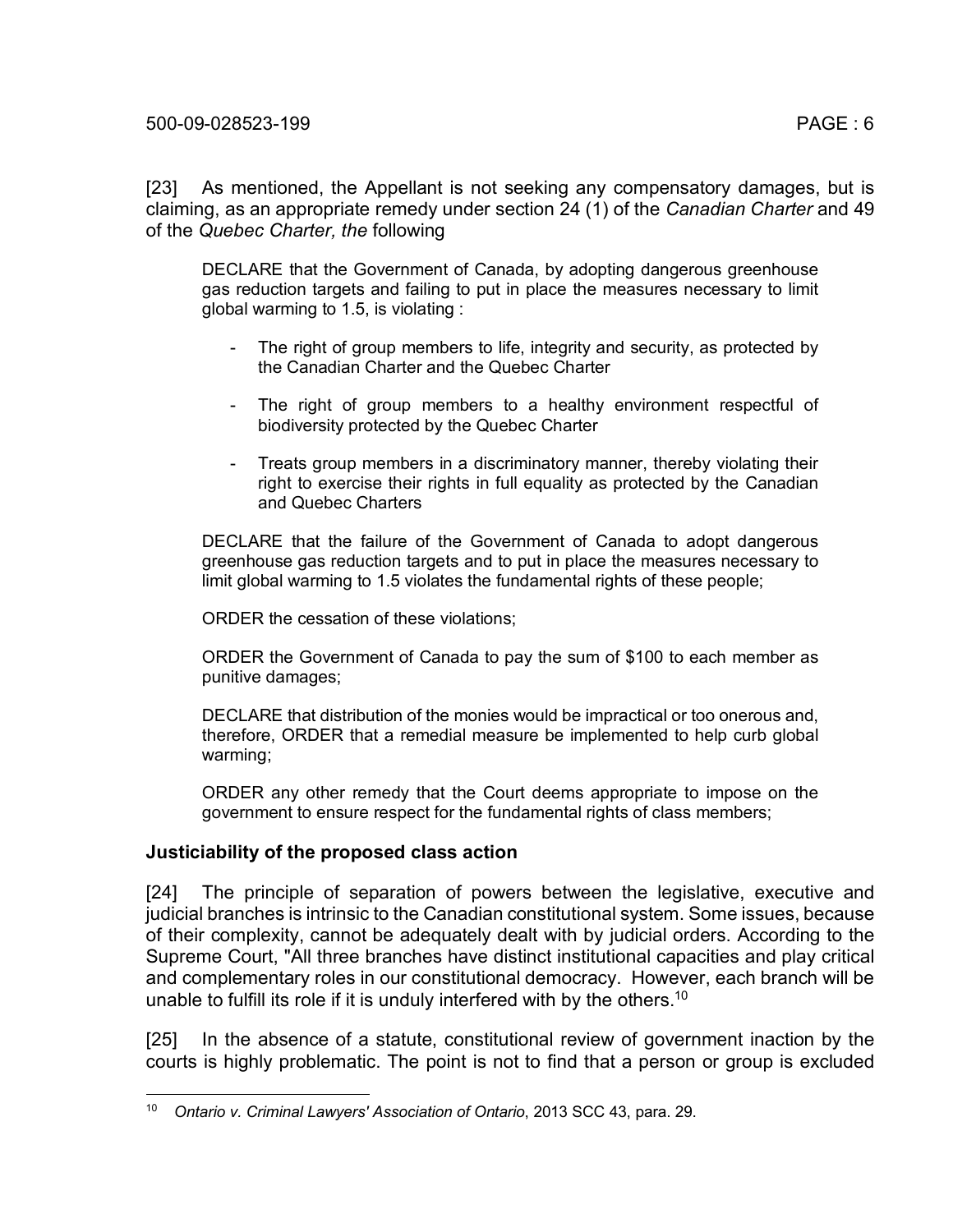from a statutory regime, which sometimes allows a court to force the government to  $act<sup>11</sup>$ . Nor is it to require the state to expand the scope of an overly restrictive statute<sup>12</sup>, or to find that by conferring a right on one, the state must provide it to another<sup>13</sup>. In these cases, specific statutes have been challenged. In the present case, the Appellant seeks to compel the legislature to act, but without telling it what it believes to be the appropriate actions to take, let alone what enforceable court orders would be appropriate.

[26] The situation would be different if the Appellant were challenging the validity of a particular law enacting measures to address GHG emissions. The state must ensure that the measures adopted respect the rights guaranteed by the *Canadian Charter*. Section 52 of the *Constitution Act*<sup>14</sup> confirms the power and obligation of the courts to declare inoperative "any provision of law that is inconsistent with the Constitution". The courts may then determine whether a violation of a *Canadian Charter* right has occurred and whether it is justified under section 1.

[27] However, the Appellant limits itself to invoking the *Greenhouse Gas Pollution Pricing Act*15, without however challenging any of its provisions. The question of justiciability must therefore be addressed in the context of the litigation as it has developed.

[28] As Professor Sossin points out:

To conclude, justiciability is properly seen as an aspect of a court's jurisdiction relating specifically to the subject matter of a case brought before a court. Justiciability is a necessary condition for the court to exercise its discretion to grant standing to a party wishing to bring a matter before the court, although a matter that is justiciable may nonetheless be unenforceable. Determining whether subject-matter is justiciable involves an analysis of its suitability for adjudication, in light of the institutional capacity and legitimacy of the court in the circumstances. Further, delineating the boundaries of justiciability requires an understanding of Canada's evolving doctrine of the separation of powers.16

[29] It is the role of the legislature to choose the policy directions of the government and the executive to implement them<sup>17</sup>. However, the control of the legislative branch and the appropriateness of its actions are, in principle, beyond the control of the judiciary.

 <sup>11</sup> *Dunmore v. Ontario (Attorney General),* [2001] 3 S. C. R. 1016.

<sup>12</sup> *Vriend v. Alberta*, [1998] 1 S.C.R. 493.

<sup>13</sup> *Native Women's Association of Canada v. Canada*, [1994] 3 S.C.R. 627 at 667.

<sup>14</sup> *Constitution Act, 1982,* being Schedule B to the *Canada Act 1982* (U.K.), 1982, c. C-4. 11.

<sup>15</sup> S.C. 2018, c..12.

<sup>&</sup>lt;sup>16</sup> Lorne Mitchell Sossin, *Boundaries of Judicial Review: The Law of Justiciability in Canada*, 2nd <sup>e</sup>edition (Toronto: Carswell, 2012).

<sup>17</sup> *Ontario v. Criminal Lawyers' Association of Ontario*, 2013 SCC 43, para.28; *Mikisew Cree First Nation v. Canada (Governor General in Council)*, 2018 SCC 40.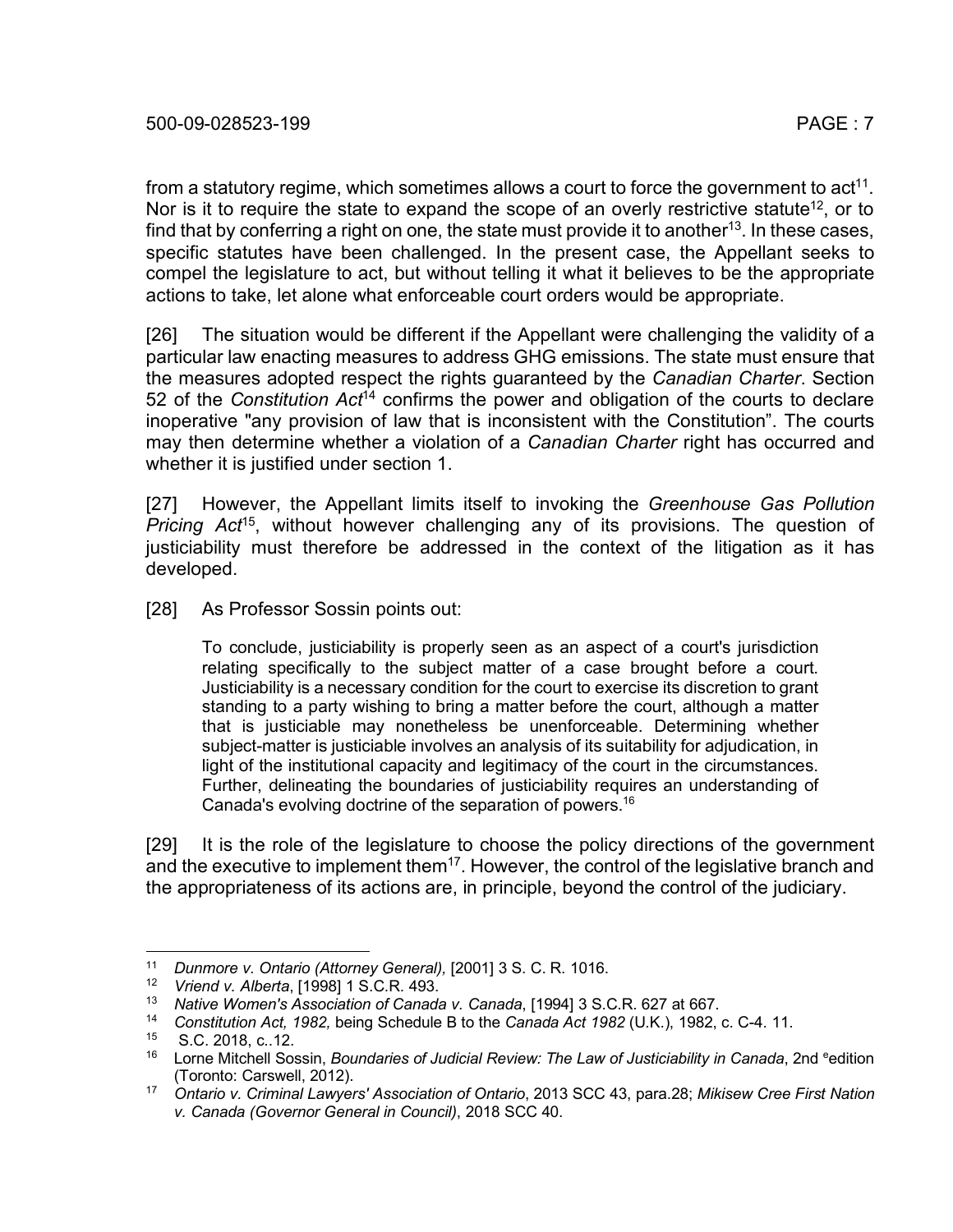[30] This was reiterated by the Supreme Court in *Ontario* v. *Criminal Lawyer's Association of Ontario*:

[28] [...] The legislative branch makes policy choices, adopts laws and holds the purse strings of government, as only it can authorize the spending of public funds. The executive implements and administers those policy choices and laws with the assistance of a professional public service. The judiciary maintains the rule of law, by interpreting and applying these laws through the independent and impartial adjudication of references and disputes, and protects the fundamental liberties and freedoms guaranteed under the Charter.

[...]

[30] Accordingly, the limits of the court's inherent jurisdiction must be responsive to the proper function of the separate branches of government, lest it upset the balance of roles, responsibilities and capacities that has evolved in our system of governance over the course of centuries.

[31] Indeed, even where courts have the jurisdiction to address matters that fall within the constitutional role of the other branches of government, they must give sufficient weight to the constitutional responsibilities of the legislative and executive branches, as in certain cases the other branch will be "better placed to make such decisions within a range of constitutional options".<sup>18</sup>

[31] It must sometimes be recognized that the exercise of legislative power or the conduct of state affairs by the executive branch requires the weighing of many external considerations and the making of policy choices that are not for the courts to evaluate<sup>19</sup>. It is difficult to imagine the courts, by means of a class action, dictating to the state, in the absence of legislative challenge or affirmative action, the course it should take.

[32] In fact, on the whole the alleged facts accuse the Canadian government of a fault of omission resulting from its inaction in the face of global warming. However, the conclusions sought by the Appellant essentially ask the courts to find that the government has failed to act and to require it to legislate in order to put in place measures likely to lead to a reduction in GHG emissions in order to give effect to Canada's international commitments. This is tantamount to asking the courts to tell the legislature what to do. Such is not their role.

 <sup>18</sup> *Ontario v. Criminal Lawyers' Association of Ontario*, 2013 SCC 43, at paras. 28 and 30-31 (citations omitted). See also *Mikisew Cree First Nation v. Canada (Governor General in Council)*, 2018 SCC 40, para. 118.

<sup>19</sup> *Hupacasath First Nation v. Canada (Foreign Affairs and International Trade Canada)*, 2015 FCA 4, para. 66.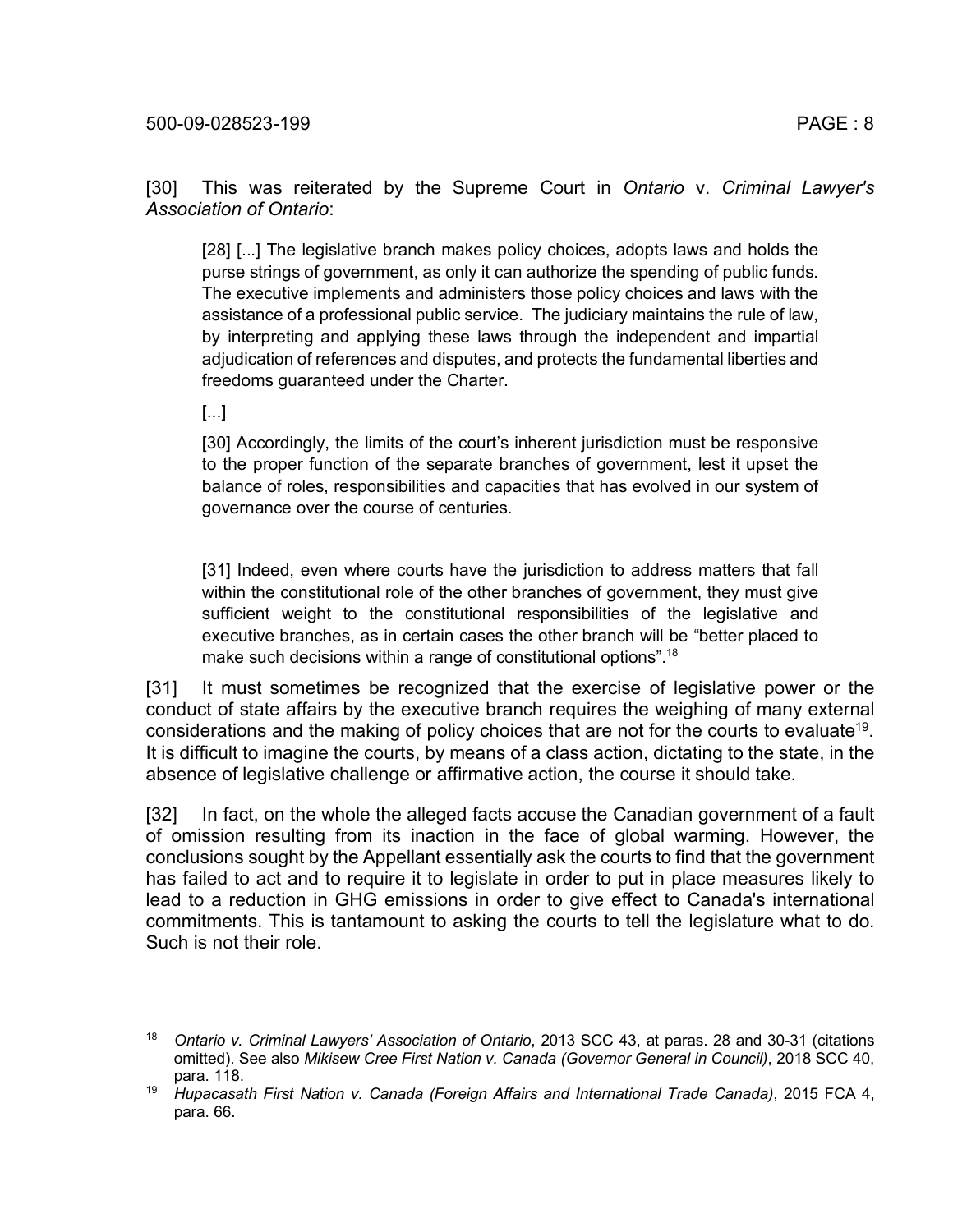[33] Beyond the pure question of division of powers, the justiciability of the remedy also requires consideration of the appropriateness for the courts, "as a matter of constitutional policy, to decide a given question or, alternatively, to defer it to other decision-making bodies of the government.<sup>20</sup>" In this case, deference is warranted and it must be concluded that the legislature is better placed to weigh the myriad issues of global warming.

[34] It is not disputed that Canada's international agreements become binding in domestic law, with certain exceptions, only after Parliament has passed an Act giving effect to them<sup>21</sup>. The mere existence of an international obligation does not support a finding of a principle of fundamental justice justifying judicial interference at this stage<sup>22</sup>.

[35] The reality is that what the Appellant wants on global warming cannot be decided in the abstract. There is a role to be played by provinces with competing constitutional jurisdictions, particularly in environmental matters. Collaboration among governments often involves delicate negotiations. Beyond these political obstacles, the search for a solution requires an appreciation of scientific factors, weighing its impacts on health, transportation, economic and regional development, employment, etc. It is not the role of the courts to engage in such analysis. Even if they did, the measures advocated must be translated into budgetary priorities since their implementation will necessarily require financial investments and mobilization of state resources. Again, it is not the role of the courts to make such choices by prioritizing the means to address the challenge of climate change at the expense of other government expenditures.

[36] The answers to the common questions raised are clearly at the center of societal issues, both national and international. It is up to the democratically elected government to answer them, not up to the courts to dictate to the state what choices it should make<sup>23</sup>.

[37] The Federal Court, faced with an application that bears important similarities to the present action, found that the action was not justiciable.<sup>24</sup> It stated:

[40] The Plaintiffs' position fails on the basis that there are some questions that are so political that the Courts are incapable or unsuited to deal with them. These include questions of public policy approaches – or approaches to issues of significant societal concern. As found in PHS, above at paragraph 105, and Chaoulli, above at paragraph 107, to be reviewable under the Charter, policy responses must be translated into law or state action. While this is not to say a

 <sup>20</sup> *Canada v. Minister of Energy*, [1989] 2 S.C.R. 49; *New Brunswick Broadcasting Co. v. Nova Scotia (Speaker of the Legislative Assembly),* [1993] 1 S.C.R. 49. C. S. 319.

<sup>21</sup> *Kazemi v. Islamic Republic of Iran*, 2014 SCC 62, para 149.

<sup>22</sup> *Kazemi v. Islamic Republic of Iran*, 2014 SCC 62, para. 149; *Operation Dismantle* v. *R.*, [1985] 1 S.C.R. 441, at 484.

<sup>23</sup> *Canada (Attorney General) v. PHS Community Services Society*, 2011 SCC 44, para. 105; *Chaoulli v. Quebec (Attorney General)*, 2005 SCC 35, para. 107.

<sup>24</sup> *La Rose v. Canada*, 2020 FC 1008.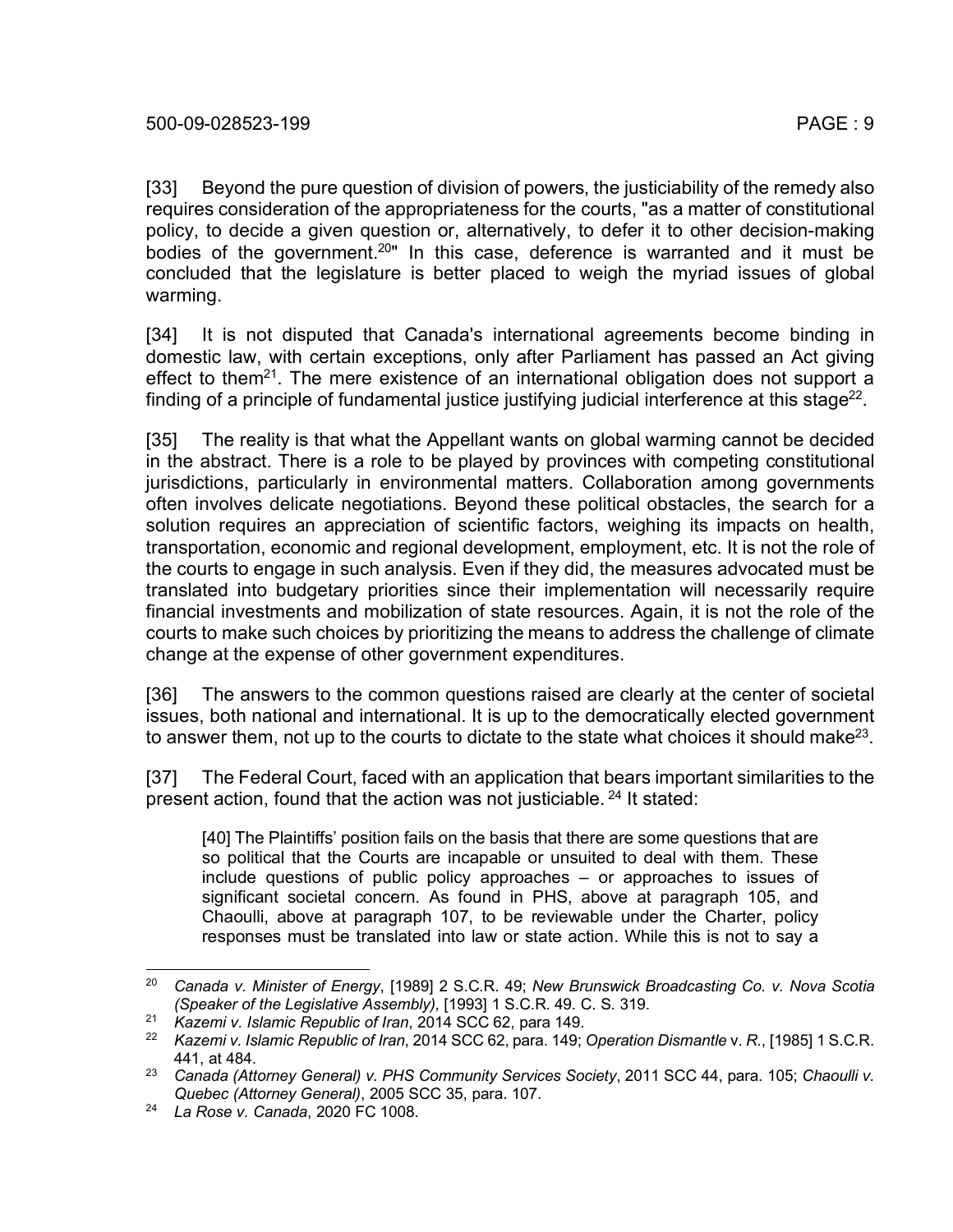government policy or network of government programs cannot be subject to Charter review, in my view, the Plaintiffs' approach of alleging an overly broad and unquantifiable number of actions and inactions on the part of the Defendants does not meet this threshold requirement and effectively attempts to subject a holistic policy response to climate change to Charter review.

[41] My finding on justiciability is supported both by the undue breadth and diffuse nature of the Impugned Conduct and the inappropriate remedies sought by the Plaintiffs.

[38] In another case, the Court refused to rule on an application for a declaratory judgment and injunction based on alleged breaches by the government of the *Kyoto Protocol Implementation Act*. The *Act* was introduced in Parliament without the support of the elected government and the legislative policy it set out was not government policy.<sup>25</sup>

[39] The Federal Court reiterates that a request for a declaratory judgment and injunction to limit global warming to between 1.5 and 2  $^{\circ}$ C is not justiciable<sup>26</sup>. It is worth quoting certain passages from the decision that, with necessary adaptations, apply to this case:

[19] Not everything is suitable to be judged in a court of law. Generally, questions of policy, while not outside of the jurisdiction of the courts, should be left to the executive branches to determine, and law making to the legislature. It is hard to imagine a more political issue than climate change.

[21] But, if policy choices are to be justiciable, they must be translated into law or state action.

[...]

[47] When the Dini Ze' are asking this Court to rule on the constitutionality of the failure to enact what they consider adequate laws to fulfil international obligations, they are really asking the Court to tell the legislature to enact particular laws. This is not the role of the Court and thus not justiciable. Enacting laws is within the jurisdiction of Parliament. If those laws violate the constitution, then there can be striking out, reading down or reading in of provisions.

[...]

[72] I find that this matter is not justiciable as it is the realm of the other two branches of government. This broad topic is beyond the reach of judicial interference. I do not fin that there is sufficient legal component to anchor the

 <sup>25</sup> *Friends of the Earth v. Canada (Governor in Council)*, 2008 FC 1183 (appeal to Federal Court of Appeal dismissed, 2009 FCA 297; application for leave to appeal to Supreme Court dismissed, No. 33469).

<sup>26</sup> *Misdzi Yikh v. Canada*, 2020 FC 1059.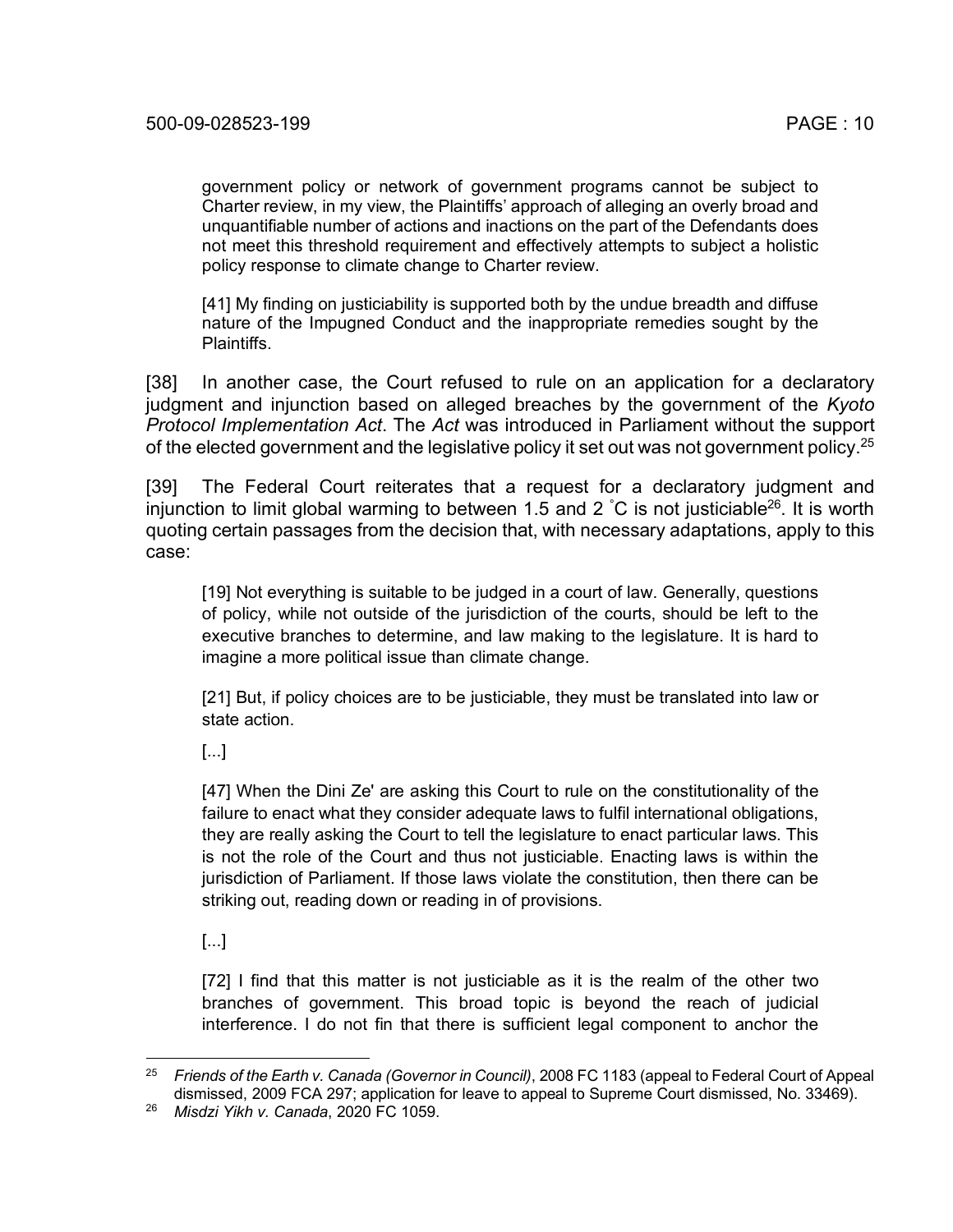analysis as this action is a political one that may touch on moral/ strategic/ ideological/ historical or policy-based issues and determinations within the realm of the remaining branches of government.

[73] In the present case, not only is there not sufficient legality, but the remedies sought are not appropriate remedies, but rather solutions that are appropriate to be executed by the other branches of government.

[74] Looking to the guidance of Highwood, this Court does not have the institutional capacity to adjudicate this matter, and a set of declarations and orders flowing from this Court would not be an "economical and efficient investment of judicial resources' that would have a real effect on climate change. There are also vast economic, social and international elements to any decision on the limitation of industry and trade. $27$ 

[40] For the foregoing reasons, the trial judge erred in finding the action justiciable as brought. The nature of the issues, in the context described, requires the courts to leave it to the legislature to make the appropriate choices. This does not mean, however, that the courts may not be called upon, in another context, to review the state's conduct with respect to global warming.

[41] Since the alleged facts cannot, in these circumstances, give rise to the conclusions sought, the second criterion of article 575 (2) *C.C.P.* is not met and this justifies the dismissal of the application for authorization.

[42] In this case, the declaratory findings sought demonstrate a desire to invite the court into the sphere of legislative power and complex social and economic policy choices. Ordering an end to inaction is tantamount to forcing the government to act, and the findings suggesting that remedial measures be substituted for exemplary damages force the courts to interfere with the choice of measures. Moreover, even if it were to be found that the courts could do so, the generality of the findings sought is so imprecise as to give no means for their implementation through enforceable orders. This is the case, for example, with the declaration that the government's failure to put in place the measures necessary to limit global warming to 1.5 ° C violates the fundamental rights of the class and the order to stop it. So too does the request to order the government to put in place a remedy to help curb global warming and to order any other remedy the Court deems appropriate, which offers no useful guidance. The Appellant offers nothing concrete, nothing specific.

 <sup>27</sup> *Misdzi Yikh v. Canada*, 2020 FC 1059.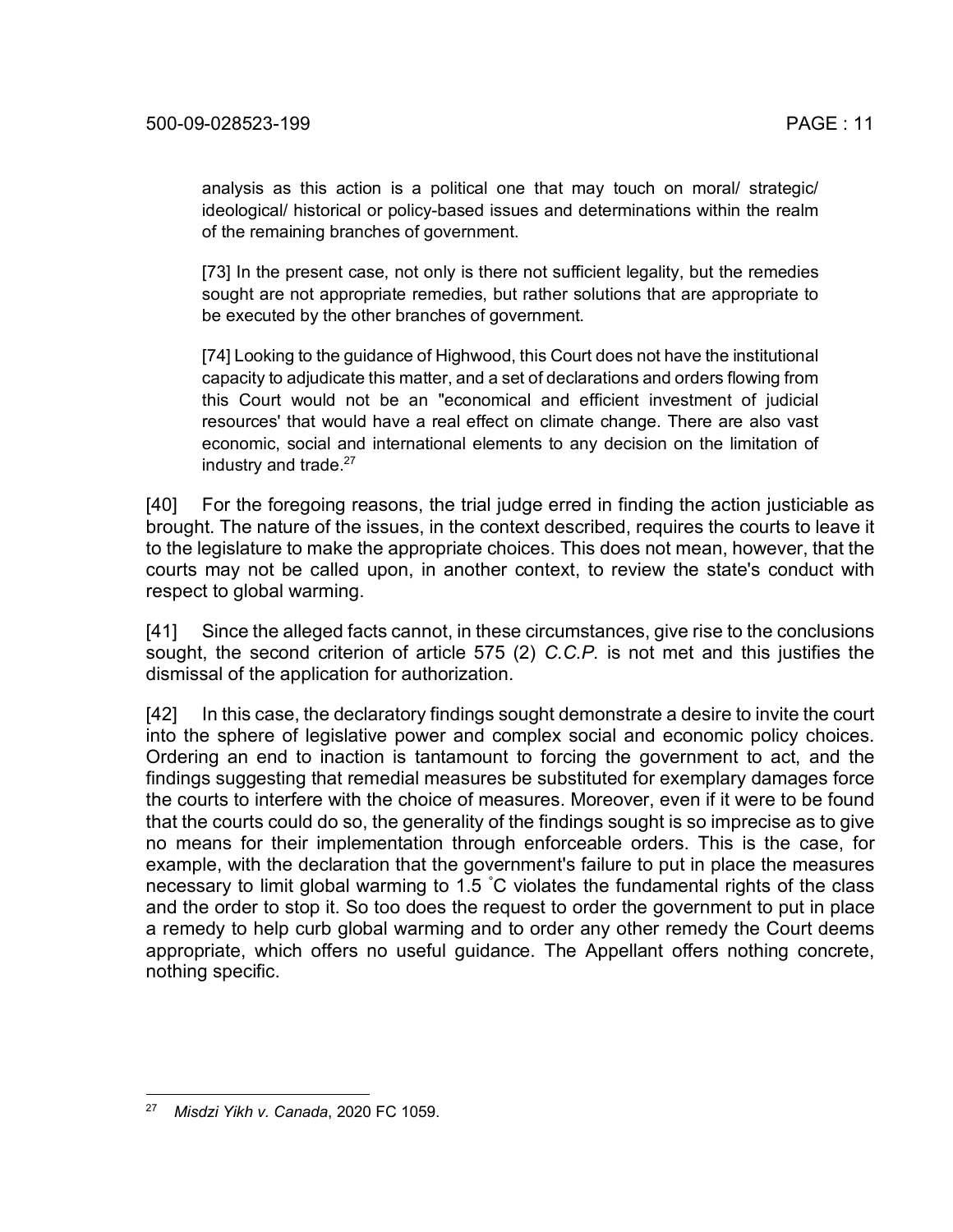[43] Furthermore, a comment is in order regarding the composition of the Class and the utility of the action. Without agreeing with all of the trial judge's analysis on this subject, it must be noted that the class proposed by the Appellant seems arbitrary, especially insofar as its theory of the case on age discrimination cannot be accepted. On this point, in the absence of a specific measure or decision by the State, it is difficult to establish a breach of equality, especially since the phenomenon of global warming is a reality that affects the entire Canadian population. If young people will undoubtedly feel the impact more, it is only because they will be affected for a longer period of time.

[44] In these circumstances, the judge was justified in questioning the composition of a group that does not include all potential victims. There is nothing in the facts alleged to explain why the Appellant chooses to limit the membership of the class to residents of the province under the age of 35. The Appellant argues that it is entitled to describe the class it wishes to represent and that another action may be brought by citizens over the age of 35. The legal system is not comfortable with the multiplication of similar actions in a context where the objective of the class action is precisely to promote the accessibility of justice.

[45] For all these reasons, the appeal should be dismissed with costs.

## **FOR THESE REASONS THE COURT :**

- [46] **DISMISSES** the appeal;
- [47] **THE WHOLE,** with costs.

MARTIN VAUCLAIR, J.C.A.

GENEVIÈVE COTNAM, J.C.A.

BENOIT MOORE, J.C.A.